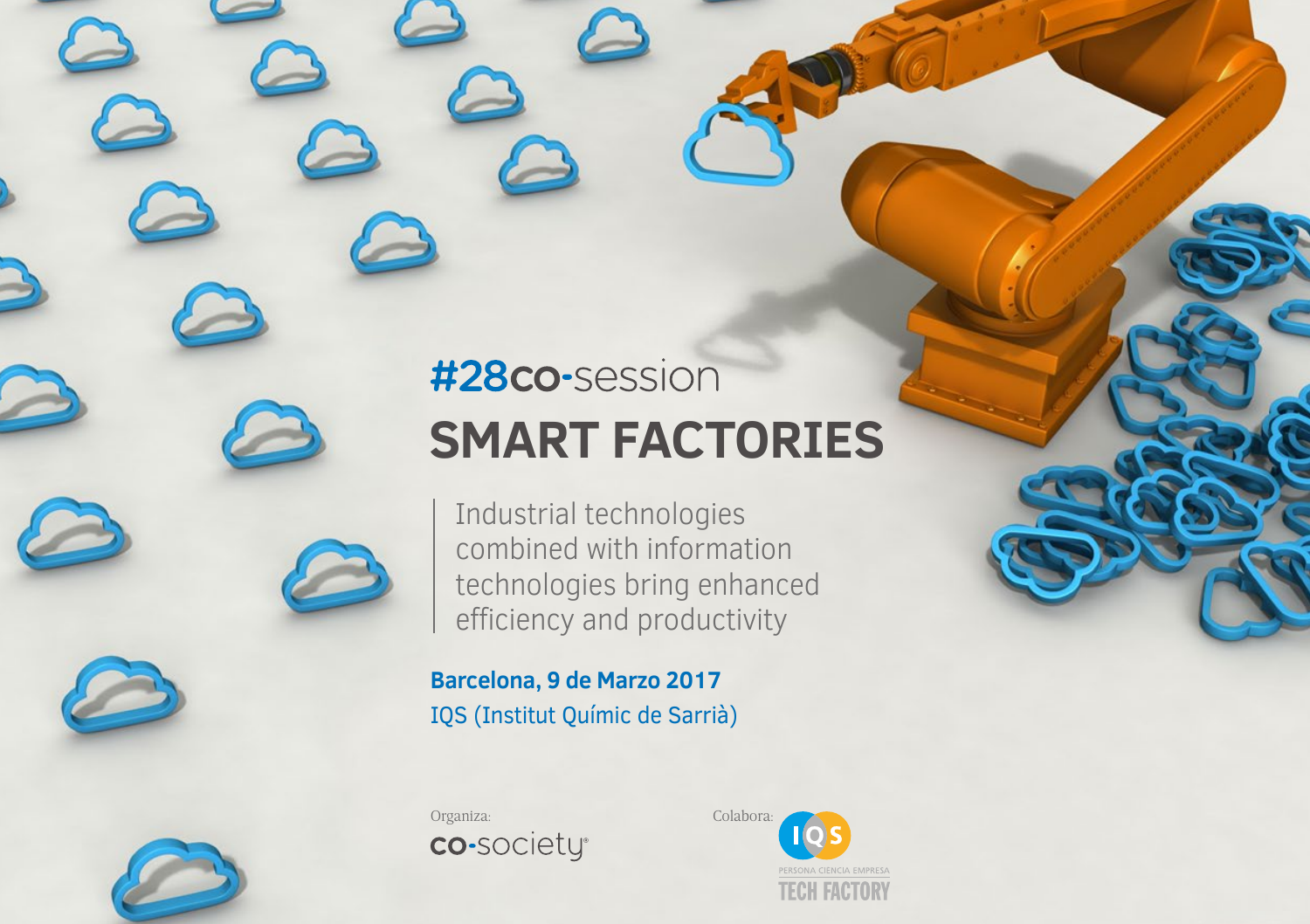# #28co-session **SMART FACTORIES\***

Colabora:

105

PERSONA CIENCIA EMPRESA

organiza:<br> **CO**-SOCIEty®

| 09:00 /09:30  | <b>REGISTRATION</b>                                                                                                                                                                                        |
|---------------|------------------------------------------------------------------------------------------------------------------------------------------------------------------------------------------------------------|
| 09:30 /10:00  | THE STATE OF THE ART ON INDUSTRY 4.0<br>IQS Tech Factory team, led by Oriol Pascual.                                                                                                                       |
| 10:00 / 10:20 | THE CONVERGENCE OF THE PHYSICAL AND THE DIGITAL FACTORY<br>José Díez, Siemens (siemens.com/es).                                                                                                            |
| 10:20 / 10:40 | STARTUPS AS SOURCE OF INDUSTRIAL INNOVATION<br>Xavi Servat, Fluidra Accelera (fluidraaccelera.com).                                                                                                        |
| 10:40 /11:00  | <b>MAKING SMART FACTORIES A REALITY</b><br><b>IN A LARGE INDUSTRIAL GROUP</b><br>Nerea Aranguren, DanobatGroup, (danobatgroup.com).                                                                        |
| 11:00 /11:30  | <b>NETWORKING COFFEE</b>                                                                                                                                                                                   |
| 11:30 /11:50  | TRADITION MEETS DISRUPTION; THE CASE OF DRSAILS<br>Jordi Arbusà, Drsails (drsails.com).                                                                                                                    |
| 11:50 /12:10  | <b>ANALYSING MANUFACTURING OF SMART CONNECTED PRODUCTS</b><br>Carles Cosials, Integral Innovations Experts (integralplm.com).                                                                              |
| 12:10 /12:30  | PINPOINTING NEW OPPORTUNITIES IN FUTURE MANUFACTURING<br>Carles Colominas, Flubetech (flubetech.com).                                                                                                      |
| 12:30 /13:30  | <b>SMART FACTORY: WHAT'S ON IT FOR ME?</b><br>A <b>debate</b> about the business opportunities brought about by<br>current state of technologies and processes related to <b>Smart</b><br><b>Factories</b> |

\*(La lengua utilizada durante el acto será el castellano)